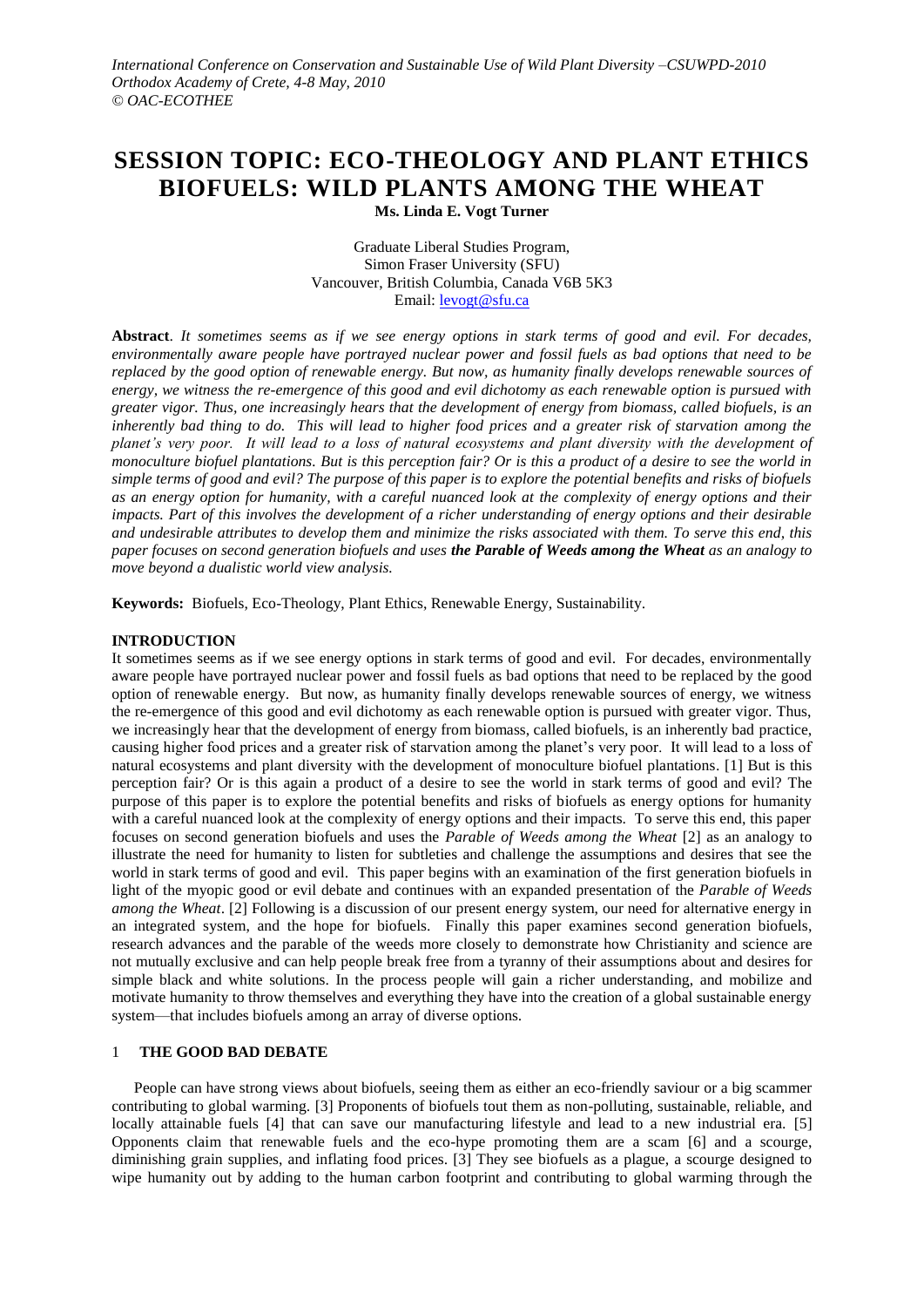destruction of forests, such as the Amazon that store large amounts of carbon, as poor peasants rush to sow these new crops that store far less amounts of carbon and plant false hopes for a sustainable future. [6]

Up until 2008, little heed was paid to biofuel critics. But by the spring of 2008, biofuels were no longer touted as humanity's saviour. By summer, as wheat, corn, and rice prices soared and the news of food riots in poor nations fuelled and drove public debates, biofuels became the big scam and the false saviour that was making monoculture plantation farmers and investors rich while hindering efforts to reduce climate change and its impacts on the Earth's most vulnerable, the poor. [3]

Countering the claim that biofuels are carbon negative and bad for the environment, Peter Kendell, the president of Great Britain's National Farmers Union, claimed that the extra wheat yield of a fertilized crop yields six times more energy than that used to produce it. Further to this Kendall confidently reported that farmers could produce enough biofuel to meet the government's greenhouse gas reduction emission targets for 2010 and added that a certification scheme ensuring Britain did not import carbon negative biofuels would reduce the risk to rainforests. [7]

While many critics have quickly pointed the finger of blame at biofuels for increased food prices, people have started to look at nature and human economy as an integrated system [1] and question the prevailing assumption that the introduction of biofuel crops into our agricultural system has caused grain shortages and soaring food prices. [3]

## 2 **THE WEEDS AMONG THE WHEAT**

The parable of the weeds among the wheat provides a classic example of the human desire for a sustainable agricultural system and the hope for an ever abundant wheat harvest and how a wild plant assumed to have been planted by the Devil—the enemy of the Master—causes the Master's farming slaves to question their Master.

The kingdom of heaven may be compared to someone who sowed good seed in his field; but while everybody was asleep, an enemy came and sowed weeds among the wheat, and then went away. So when the plants came up and bore grain, then the weeds appeared as well. And the slaves of the householder came and said to him, 'Master, did you not sow good seed in your field? Where, then, did these weeds come from?' He answered, 'An enemy has done this.' The slaves said to him, 'Then do you want us to go and gather them?' But he replied, 'No for in gathering the weeds you would uproot the wheat along with them. Let both of them grow together until the harvest; and at harvest time I will tell the reapers, Collect the weeds first and bind them in bundles to be burned, but gather the wheat into my barn.' [8]

In explaining this parable to the disciples, Jesus identified the weeds as the children of the evil one, and the enemy who planted them as the Devil. Why would Jesus identify weeds, wild plants in such a way?

Christians often claim that Jesus used the *Parable of Weeds among the Wheat* to illustrate how people need to repent of their heretical and desirous ways so that when they die they can be judged obedient and worthy to enter the Father's Kingdom. For many that may be the simple truth. However, Jesus challenges all the disciples gathered together pressing in closely to listen, to listen carefully. [9]

Explain to us the parable of the weeds of the field." [Jesus] answered, "The one who sows the good seed is the Son of Man; the field is the world, and the good seed are the children of the kingdom; the weeds are the children of the evil one, and the enemy who sowed them is the devil; the harvest is the end of the age, and the reapers are angels. Just as the weeds are collected and burned up with fire, so will it be at the end of the age. The Son of Man will send his angels, and they will collect out of his kingdom all causes of sin [stumbling blocks] and all evildoers, and they will throw them into the furnace of fire, where there will be weeping and gnashing of teeth. Then the righteous will shine like the sun in the kingdom of their Father. Let anyone with ears listen! [9]

Did your ears pick up on the words fire and furnace? Did you hear how the angels collect the causes of sin, the stumbling blocks, as well as the evildoers? Because if you did, then you will have heard how the angels throw what they have collected into a fiery furnace and those who have ears to hear with will shine like the sun.

The other key words in this allegoric explanation are the "harvest," the "end of the age," and the Devil. The Devil is the enemy of the Master who keeps slaves. The end of the age is the harvest, the time when the plants mature. In this case the end of the age is when the disciples, those who hear the message, mature. When the disciples mature—the Son of Man will sit down with them and direct the harvesters to collect and use all the resources collected. Everybody will benefit and mature people not fooled or led astray—by the Devil—the Father of Eros who ignites human desire—will gather in the harvest and everyone will shine like the sun. The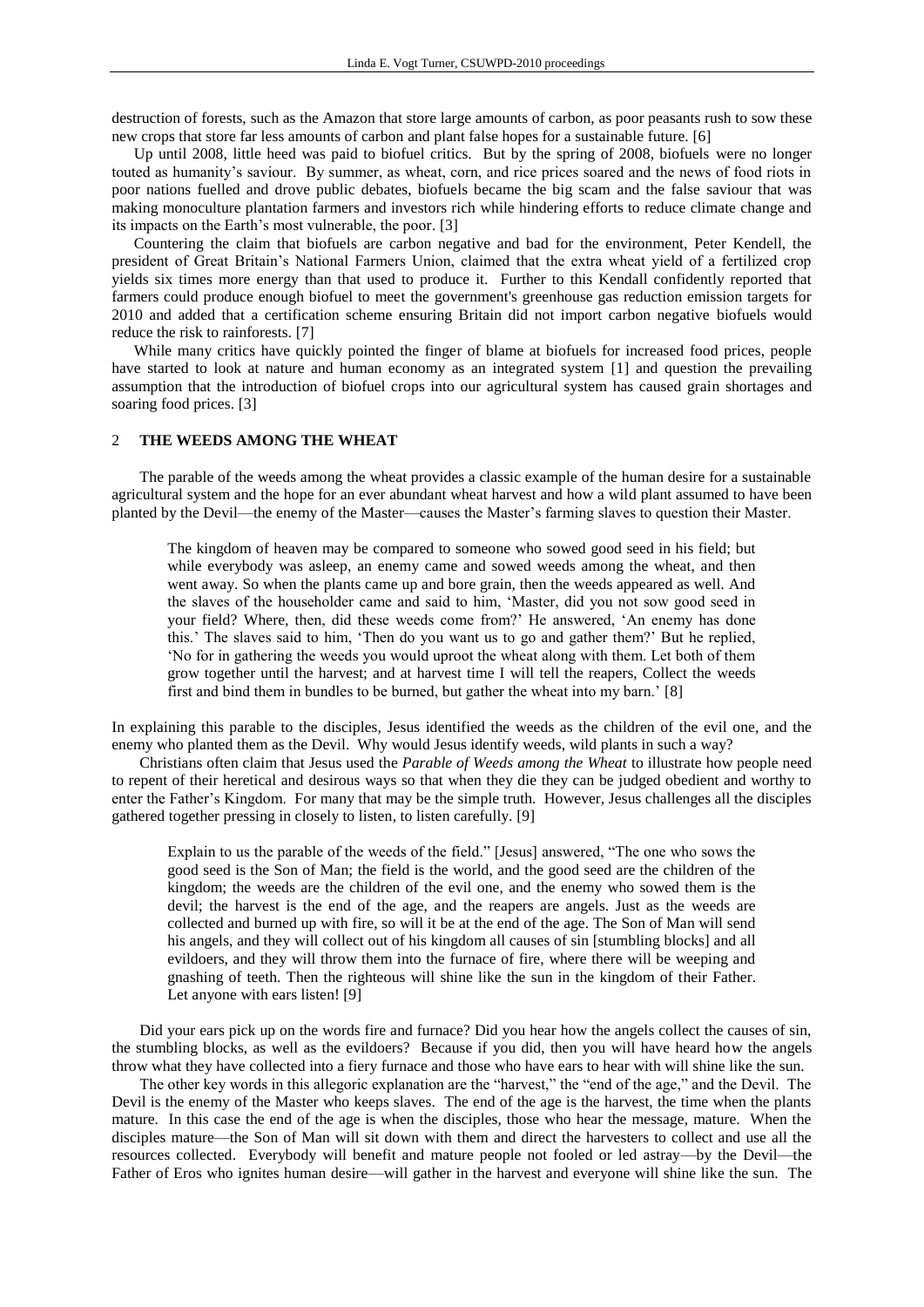harvesters will not just bring wheat into the barns of the world. They will gather weeds. Then there will be weeping and gnashing of teeth over the fire –soaring fuel prices, food shortages, and foreign competition—and then the harvesters will get on with the task at hand. They will produce a fiery furnace, a more efficient energy system, to make the commodities of life. In the process something extraordinary will happen. The people will become righteous and they will shine like the sun. In the process of throwing themselves and everybody and everything they have into the creation of an efficient sustainable energy system, humanity will undergo a transformation and emerge as righteous. Transformed they will distribute rays like the sun—electricity and its benefits to all. When humanity comes of age, humanity will do the will of the Creator—shine like the sun—and humanity will no longer be a slave in the Master's house.

 The Parable of the Weeds illustrates that the Master and the Devil, like Christians and Scientists are not mutually exclusive. They can work together to help people break free from the tyranny of assumptions about and desires for simple either-or solutions and choices. Assuming the Devil is the bad crop choice and the Master is the good crop choice or vice versa keeps the master slave and the good bad cycle going and imposes an either-or moral choice on their supporters showing loyalty or a preference for either one. People not fooled by assumption or led astray by the desire for simple quick fix solutions can break free from this cycle. They can shine like the sun. Christians and Scientists can mobilize political action groups to weep and gnash their teeth with fiery resolve over food and energy issues. Glowing like angels, these groups working together can motivate humanity to commit to work for and towards the creation of a global energy system—a fiery furnace of hope so all can be free to shine like the sun.

Religious and secular teachers, scientists, and indigenous prophets, philosophers and poets who love the earth need our respect. We need to listen to them and we need to listen with our ears tuned to listen for their prejudice and ours. Teachers often use debates to simplify the issues and expect their students to be capable of arguing both sides. The objective is to prepare students to defend and criticize new invasive ideas that threaten well cultivated old ones. Poets, teachers, and storytellers often use fiction, and figurative truths like the parable above to embellish the truth. Technically, they tell lies or exaggerations to push people into hearing and accepting a more complex version of the truth. In doing so, they push us into a refining fire of discovery beyond a good bad analysis of nature and the human economy, they show us an integrated system, and challenge all our assumptions [1] so that we will have the political resolve to challenge the laws, policies, and practices of our governments, and ethical institutions when they are failing and no longer sustainable. [10]

#### 3 **OUR PRESENT ENERGY SYSTEM**

Our present global energy system is not sustainable and it is linked to our economic, agricultural, and political systems. [1, 3, 10] We cannot shine like the sun while our need for sustainable fuel sources and our international accords cause the world's most vulnerable inhabitants to remain in poverty. [10] The late, former President of the Philippines, Corazon Aquino, in her inaugural address said: "Faith is not simply patience which suffers passively until the storm is past. Rather, it is a spirit which bears things—with resignation, yes, but above all with blazing, serene hope." Blazing hope is active and compelling. It causes people to weep, to gnash their teeth and to motivate others to sustain the dream and the burning desire for a just sustainable system, to face the truth, and find a way to actively replace and renounce the tyranny of selfish assumptions and immature desires closely interwoven with our unsustainable, failing systems.

In the World Policy Journal Spring 2008 Edition, Susan Hunt speaks to a recent report published by the International Energy Agency, admitting that biofuels have contributed to recent price increases in food crops, qualifying other factors, such as droughts and the increased demand for "meat and milk products in Asia [as playing] a significantly larger role." [11] Hunt, building on her theme that biofuels are neither a saviour nor a scam, points out that soaring fossil fuel prices, not the high prices of biofuels, have caused higher diesel prices and fertilizer costs for farmers, pushing up food prices. She also reminds her audience, that farmers use 40% of the grain crops they grow to feed their livestock. To this she adds, that the recent demand for meat and dairy in Asia combined with the diminishing of world food stocks caused by droughts in corn and wheat producing countries have also contributed to food price increases, far more than the demand for grain used in the production of biofuels. [11] For Hunt, "The most egregious scam on the American people is not biofuels. Rather, it is the myopic debate that distracts from the larger issues at hand." She urges her audience to see and hear the bigger picture and recognize that our present day agricultural, energy, transport, and economic systems are failing. Recognizing this failing is not the end of all things. Hunt concludes. "Human innovation, forward thinking legislation, and collective action will be our saviors, not the fuel flavor of the day." [12]

#### 4 **WE NEED ALTERNATIVE ENERGIES**

Biofuels are only one energy alternative. For a global sustainable energy system, we need a diverse system. [1] [13] Other energy alternatives such as solar, wind, hydro electricity, nuclear, and energy efficiency should be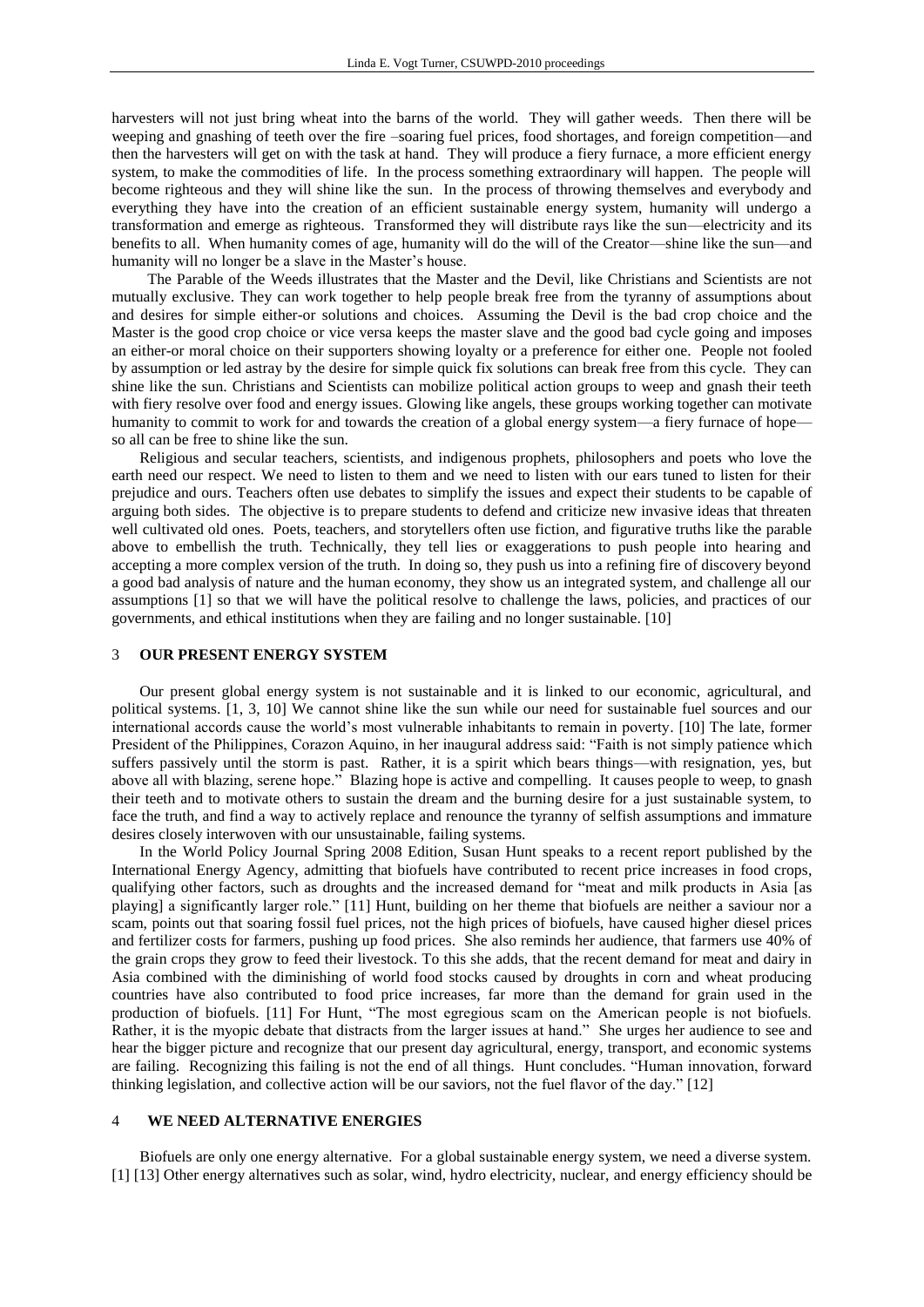included and considered according to regional environmental assessments of risks and benefits that include the impacts to natural economy and human economy that is part of nature. [1, 13] No energy is perfect. Each alternate energy source impacts the environment and makes demands on the economy and the land. The materials and rare minerals used for solar panels are costly to mine and produce, and the panels themselves need open space free from shade. [1, 14] Windmills can be unsightly and interrupt bird migration; nuclear energy requires uranium and creates hazardous wastes; and even energy efficiency has a downside. People need energy before they can use it efficiently, [14] and the replacement of old inefficient energy consuming products and systems, causes more garbage.

Concern about land use and rising food prices has affected the way people feel about biofuels and the heightened awareness of climate change and its impacts plays a significant role in the policies and the research and development of the emerging biofuels industry. Statistics gathered in 2008, held agriculture responsible for 14% of global greenhouse gas emissions and deforestation to clear land for agriculture for another 17% [12] showing that biofuels do not directly cause greenhouse gas emissions. [12] Currently, according to Transport Canada, 30% of Canada's total energy use is in the transportation sector and transport fuels account for 25% of all greenhouse gas emissions. [15] In North America another 35% of all greenhouse gas emissions come from the buildings and the industry that supports them. [16] Totaling these percentages of green house gas emissions, challenges the popular assumption that the manufacturing industry is the biggest polluter. Adding up  $14\% +$ 17% + 25% + 35% totals 91 %. This means that 91% of greenhouse gas emissions come from agriculture, deforestation, transportation, and the building industry—and biofuels are insignificant in the equation.

As long as the good versus bad debate over biofuels floods our ears, people fail to hear the prejudices and subtle nuances that link biofuels to other issues such as land use, food prices, transportation costs, dietary preferences, weather, and access to energy sources. [11] As Hunt and others [12, 1, 13, 14] point out, biofuels present risks and opportunities and we need to consider them as an alternative fuel. Globally, approximately 1.6 billion human beings lack access to electricity and approximately 2.4 billion still rely on inefficient traditional ways of burning biomass sources. [17] Humanity needs access to and control of clean energy options [1] in order to illuminate their lives and shine like the sun. [9]

## 5 **THE BURNING HOPE: REDUCING AND REVERSING CLIMATE CHANGE**

The hope for biofuels, especially second generation biofuels, is that they will diversify humanity's energy options and reduce the need for fossil fuels and the traditional burning of biomass. With the awareness of climate change and the desire for healthy sustainable alternatives to fossil fuels, people and nations are turning to the burning of biofuels as a sustainable option. [1] Since the discovery of the first burning bush, biomass has been the traditional energy source, thinking wood and plant stock was renewable and plentiful. As populations have increased, burning wood for fuel has caused deforestation and desertification. In addition, the burning of straw or other combustible biomass material in open fires has seriously affected human health and air quality. Now that developing nations have invented more efficient furnaces and technologies using fossil fuels, the overall quality of health and life expectancy for humans has improved considerably. [18] Today, biomass can be burned in efficient furnaces and converted to liquid fuel that can in turn be used to generate electricity. For example, one innovative company in Renfrew Ontario Canada, Envergent Technologies, converts biomass into pyrolysis oil in an almost carbon neutral process. [19] This oil can then be used to power generators or to supplement transport gasoline as a drop-in replacement fuel without any engine alteration. Envergent plans to have the capacity to produce 100 million gallons a year by 2011 and be completely ready to market their biomass gasoline by 2012. [19-20]

As promising as this biomass gasoline is, it has drawn criticism because although pryrolysis production is almost carbon neutral, it is not neutral. The external production produces some carbon and capacities of companies near to production readiness cannot produce enough to replace gasoline consumption entirely. [21] Further to this concern, pyrolysis oil and other biofuels can only offset  $CO_2$  emissions from fossil fuels and with the predicted doubling of energy needs by 2050, [10] energy consumers need to find a way to lower  $CO<sub>2</sub>$ emissions in the atmosphere to reverse climate change. [21]

On the other hand, researchers think they might have found away to lower  $CO<sub>2</sub>$  in the atmosphere through the production of pyrolysis bioenergy. Although at the moment it is cheaper to produce pyrolysis at high temperatures, a major by-product of low-temperature pyrolysis production is biochar. Applied to the soil, biochar seems to improve the nutrient content and the physical and biological make-up of the soil. Preliminary research suggests that the application of biochar to the soil reduces the soil's nitrous oxide (N<sub>2</sub>O) by 50% and completely suppresses methane  $(CH<sub>4</sub>)$  emissions. If further research supports these preliminary findings, pyrolysis bioenergy combined with biochar application to the soil presents an energy strategy that benefits the environment *and* reduces greenhouse gas emissions. [21]

The practical wisdom of the world's environmental policy makers suggests that the only way to stop global warming is to convince governments and their citizens that they must slash their reliance on a finite supply of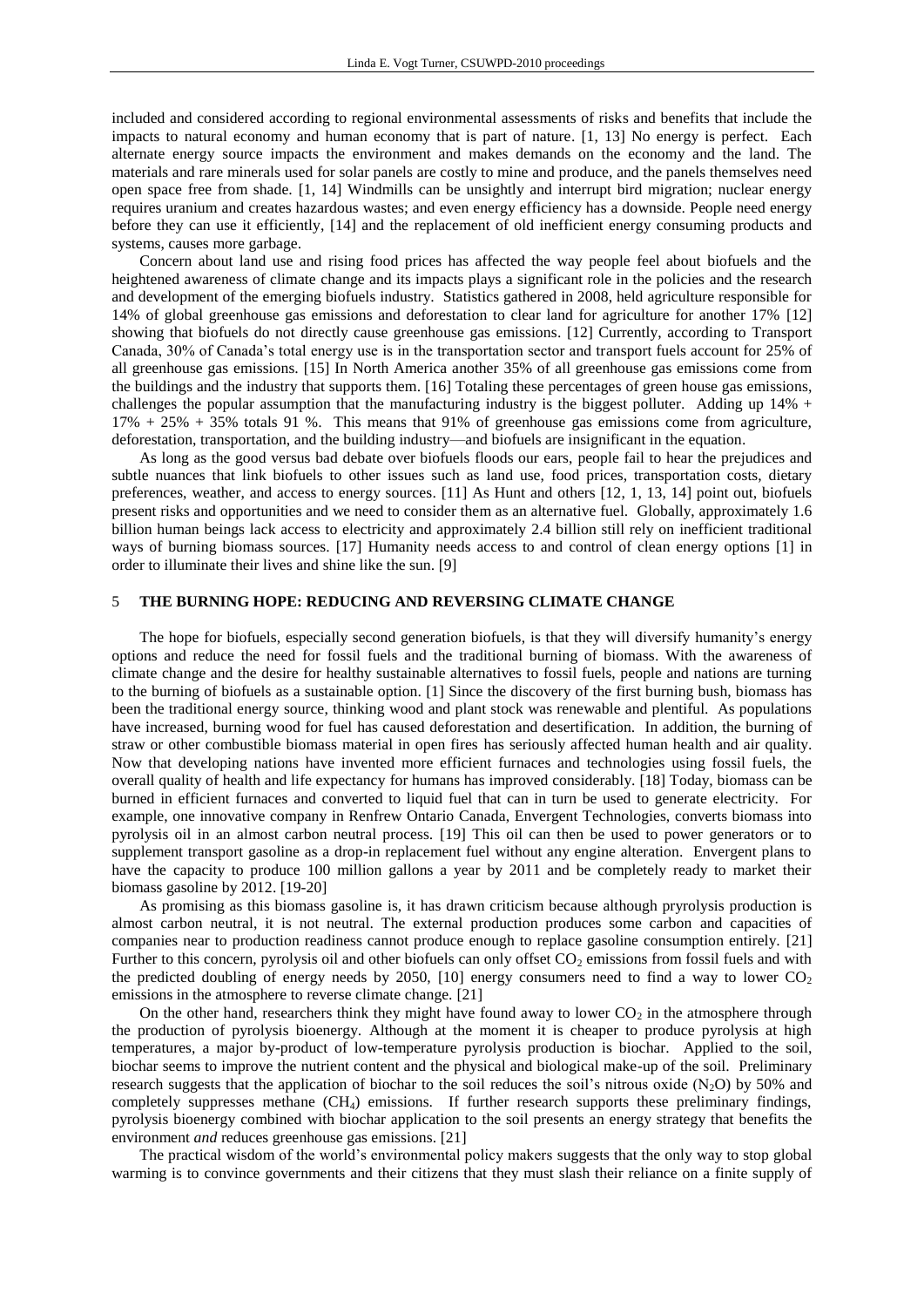CO<sub>2</sub> emitting fossil fuels. [10] Developed nations want to break their dependency on fossil fuels for a number of reasons. Oil rich nations and conflicts abroad control the flow of oil, and local refineries want the ability to meet domestic demands in the event of a natural disaster or terrorist attack. [17] At the same time concerned policy makers point out, rich nations have an obligation to the poor. [10, 17] Right now fossil fuels are efficient and cheap. In order to make drastic cuts in  $CO<sub>2</sub>$  emissions by limiting reliance on fossil fuels, developing nations such as China and India would need to slash their domestic economic growth and condemn hundreds of millions of people to poverty. [10] In order to achieve the goal of keeping global temperature rises below two degrees Celsius and to keep nations from relying on fossil fuels, environmental policy makers and governments would have to impose global carbon cuts and taxes that would cost the world \$40 trillion a year in taxes and lost revenue, a price even the wealthiest of nations cannot afford. [10]

To reduce and reverse climate change, nations need to develop affordable alternatives to coal and oil and some experts are now suggesting that governments set aside a 0.2% global tax on gross domestic product approximately \$100 billion a year – for green-energy research and development. This they argue would be cheaper than trying to cut carbon emissions and predict that this tax would reduce global warming far more quickly as bioenergy development becomes more profitable and sustainable. [10] Although, presently biofuels and other green alternative energy sources are incapable of assuming a large portion of the fossil fuel load, research is making advances producing a second generation of biofuels and with more research, comes more hope. [22]

## 6 **SECOND GENERATION BIOFUELS**

With the research and development of second generation biofuels such as biobutanol, synthetic diesel, and other biofuel products derived from switchgrass, garbage, and algae, comes the hope and expectation to increase alternative fuel production, lower greenhouse gas emissions, and make improvements to the environment. [22]

Switchgrass is a native prairie grass that can produce cellulosic ethanol. Farmers can get 500% more renewable energy from its conversion in comparison to the energy the farmers expend in growing and producing it. [23] According to the David Suzuki Foundation, results of life-cycle analysis using all the production and management information from 10 different farms in the Midwestern United States, published recently in the National Academy of Science journal proceedings, demonstrates that greenhouse gas emissions from cellulosic ethanol used on the farms were 94% lower than if the farmers had used energy that had come from a petroleum fuel. Another benefit and another reason researchers are excited about this demonstration is that switchgrass grows on marginal land. This means that farmers can maintain switchgrass crops using fewer chemicals, rotating them with wheat fields—making it less likely that growing large crops of switchgrass would compete with land already set aside for food production. [23]

Garbage incineration can produce biogas to generate electrical power. In February 2008 a company called the Plasco Energy Group opened a 27 million dollar demonstration plant in Ottawa. "For every tonne of trash brought into the plant" it can produce biogases to generate "about 1,400 kilowatt hours of power—enough electricity to supply an average [Canadian] home with power for almost two months." [24] Plasco Energy CEO Rod Bryden said Plasco can build a plant in Vancouver or anywhere in 18 months capable of processing 500 tonnes of garbage a day, approximately one sixth of Metro Vancouver's current garbage loads. Taking a risk, CEO Bryden proposed that Vancouver provide Plasco with the land and Plasco in return would finance the building of the plant. Plasco then promised to deliver clean energy for two years by processing the waste environmentally, without violating set pollution standards. Should Plasco fail, Plasco promised to remove their site at no cost to Metro Vancouver and restore the land to its previous state. Should Plasco deliver on their promises, Metro Vancouver would have to commit to a 20 year contract paying Plasco a pre-negotiated price per-tonne fee for garbage disposal. As of September 2009, Metro Vancouver was too uncertain of the cost implications involved with Plasco's deal and was considering a cheaper landfill strategy. [25]

Raw algae produce oil and when refined this oil can replace biodiesel and jet fuel. An algae farm can be located in a variety of places and does not compete with food production because it can use sea water and gobble up pollutants from sewage and power generating plants. [26] Raw algae use photosynthesis to transform CO<sup>2</sup> and sunlight into energy and as they perform this natural function they produce oil. [26] However, a 2007 press release stated that algae fuel was not cost efficient enough and that to achieve better cost efficiency, the cost of production needed to drop dramatically from USD \$20 a gallon to USD \$2 a gallon. [26] Challenging that assumption, a recent study conducted at the University of Malaya in Malaysia published in 2008, insists that algae oil is already more economical than diesel. [27]This same study demonstrates that microalgae use sunlight to produce oils much more efficiently than crop plants and productivity of many microalgae greatly exceeds the oil productivity of the best producing oil crops. [27]

Algae biofuel research estimates that to replace 5% of the world's diesel consumption with algae oil grown in ponds will require 2.5 million acres of land. [28] Biofuel proponents are not daunted by this fact and are challenging this estimate. *Solix Biofuels* estimates that it can replace US diesel fuel consumptions, at present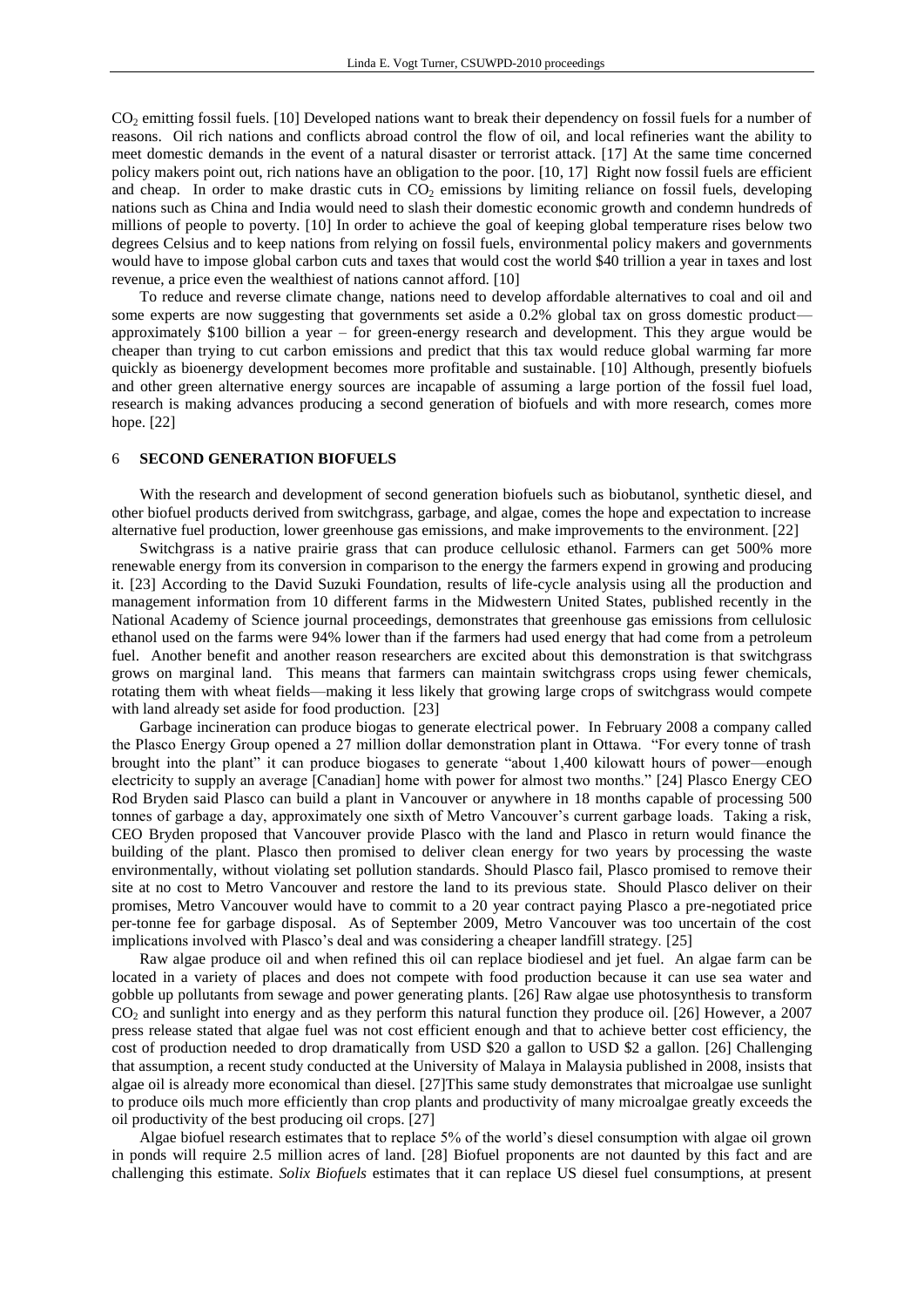levels, by growing and harvesting algae on 1 half of 1% of the US's productive agricultural land. [29] Other proponents point out how algae can grow using saline water on desert land unsuitable for vegetation and how algae can grow on municipal and industrial waste water on existing land set aside for waste management. [30, 31] They claim Algae can also be grown vertically in reusable, recyclable plastic bags maximizing the amount of land and sunlight required while minimizing the risk of invasion or escape. [31]

#### 7 **FURTHER BIOFUEL ADVANCES**

The biofuel industry is making research advances within the biocrop industry to overcome the land use criticism and to minimize environmental risks associated with the growing of wild plants such as camelina, and jatropha for biodiesel jet fuel.

Camelina is primarily known in North America as false flax and classified as a weed species. [32] Commercial airlines are testing jet fuels derived from wild plants such as camelina. [33] Currently, camelina is not grown for food although it could be because it is rich in omega 3, and it would make a much healthier sandwich spread than corn oil. [32] In addition, farmers can plant camelina in wheat fields in years when the fields would normally be fallow, enhancing the soil. [32-33] Farmers are being recruited by the company Targeted Growth to grow camelina. By the end of 2010, Target Growth plans to have production up past 50 million gallons of jet fuel per year. The whole aviation industry hopes to produce 100s of millions of gallons of camelina fuel a year by 2014. This sounds impressive, and is a significant amount. However, the global aviation industry burns nearly 270 million gallons of jet fuel a day. So other biofuel sources have to be recruited.

Jatropha is a tall poisonous shrub that grows on marginal land not suitable for food crops and the aviation industry has been experimenting with it to increase its biodiesel production and to insure that the demand and the price of camelina does not compete with wheat prices or land needs. [32]

Overcoming the land use criticism cost effectively and minimizing environmental risks are significant challenges confronting the biofuel industry. 93% of the world's airlines hope to supplement at least 10% of all aviation fuel with sustainable plant sources by 2017. [33] This has some biologists worried because the growing of wild plants and algae as biofuel feedstocks more efficiently has put the pressure on scientists to genetically modify feedstocks and to use synthetic biology and bacteria such as e coli to speed up the chemical breakdown process. Critics fear that these "genetically engineered organisms could cause havoc as bioweapons or become invasive species" that threaten the diversity of native habitats. [34, 28] Wild plants such as camelina, jatropha, switchgrass, mythcanthus and Eurasian giant reed are being selected, bred, and genetically engineered to enhance the very traits that typify invasive weeds and "the most promising biofuel crops are non-native to the regions proposing cultivation, compounding the potential risk of future invasions." [35]

According to some plant scientists the risks that these weedy biofuel crops pose to the environment are too great. [36] One Australian study recommends against the introduction of jatropha and other plants that have reputations as weeds. It claims that the risks of introducing and cultivating weeds are just too great as colonial history bears witness to the non-native plants introduced by colonial settlers that are now threatening the diversity of native ecosystems. [34]

Other plant scientists disagree. They claim that the benefits are too great to prevent widespread introduction of non-native species as biofuel crops. Thus they recommend that non-native species be introduced in an environmentally sustainable manner that minimizes the risks associated with invasive plants through risk assessments based upon area specific pre-introduction and screening trials, taking into account that cultivation for production could put other habitats at risk through the unintended transportation of seeds and cuttings. [35]

Going beyond a good bad analysis of the risks and benefits of the use of wild plants, it is important to remember that big monoculture farming interests often conflict with small-scale farming interests that are often quite diverse. For example: In Asia and Africa, homeowners, especially women and small-scale farmers plant poisonous jatropha bushes as fences to keep goats and cattle away from their fruit, vegetable and flower plots and it is women primarily who collect the seeds to sell or to make candle wax and organic manure cakes for their gardens by expressing the oil by hand with a ram press. 90kg of seeds yield between 15 and 18 litres of fuel that homeowners can use with little or no cost. [37]

#### 8 **CHALLENGING OUR ASSUMPTIONS**

Coming back to the analogy drawn from the Parable of the Weeds among the Wheat that illustrates how the good/bad debate can lead people astray and cause them to make false assumptions. A closer look at the 'weed' in the parable is instructive. It seems that the weeds sewn may have been darnel. Darnel closely resembles wheat and the well-known Christian commentary of William Barclay points out that the ancient Jews called these weeds (more traditionally known as tares) "bastard wheat," and that there is a popular Hebrew story associated with this plant. [38 ] The 1975 Barclay commentary summarizes the story as follows: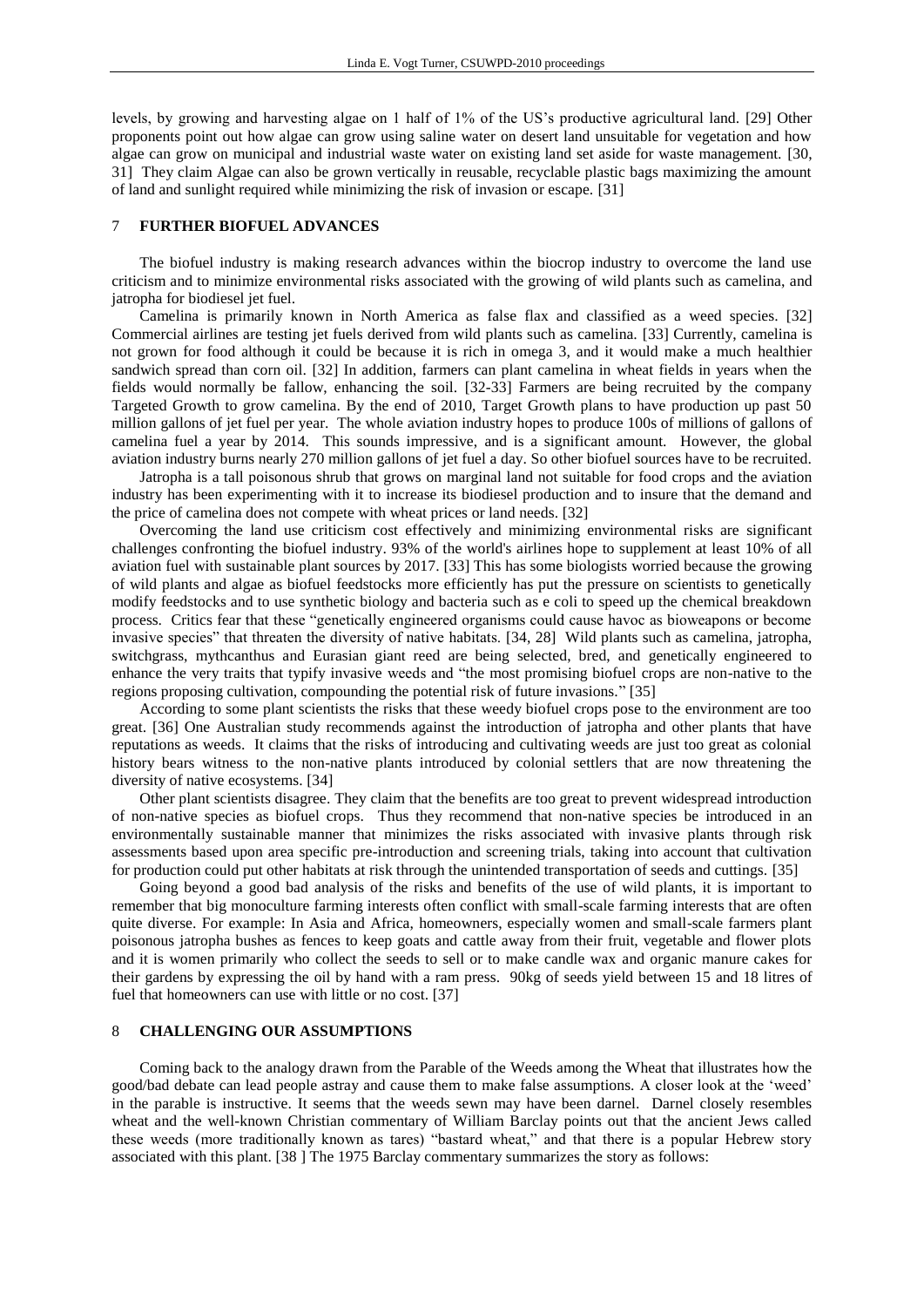The Hebrew for tares is *zunim*, whence come the Greek *zizanion*; *zunim* is said to be connected to the word *zanah*, which means to *commit fornication*; and the popular story is that the tares took their origin [root] in the time of wickedness which preceded the flood, for at that time the whole creation, [humans], animals and plants, all went astray, and committed fornication and brought forth contrary to nature. In the early stages the wheat and the tares so closely resembled each other that the popular idea was that the tares were a kind of wheat which had gone wrong.

The commentary [38] then expands upon the Hebrew story as follows:

The wheat and the tares could not be safely separated when both were growing, but in the end they had to be separated, because the grain of the bearded darnel is slightly poisonous. It causes dizziness and sickness and is narcotic in its effects, and even a small amount has a bitter and unpleasant taste... "Women have to be hired to pick the darnel grain out of the seed which is to be milled."

The picture of a [person] deliberately sowing darnel in someone else's field is by no means only imagination. That was actually sometimes done. To this day in India one of the direst threats which a [person] can make to [their] enemy is "I will sow bad seed in your field."

As Barcaly points out, with the introduction of darnel into the wheat field came a popular story of how a wild plant came to be seen as an intoxicating and bitter threat to the food supply. [38] The story of how the *Bastard Wheat* came to be planted is fiction. The origin story of the *Bastard Wheat* is not a scholarly assertion based on carefully researched scientific fact. Nor is the Bible story of *Noah's flood* alluded to in the origin story of the *Bastard Wheat*. Yet, the *Bastard Wheat* story as part of an oral tradition works with the written tradition to provide a richer understanding of the historical socio-economic world of the Hebrew people. [38]

Like the *Bastard Wheat* story, the *Parable of Weeds among the Wheat* illustrates the tension between the written and the oral traditions as well as the dualism of a legally recognized plant crop and an illegal wild plant crop assumed to be an enemy plant, a weed. And yet even though darnel like jatropha was poisonous and a false or bastard plant like camelina, women marginalized in patriarchal societies without a legitimate husband, benefitted from its planting. Harvesters hired and brought women into the labour force as a result of its planting so that all could share the benefits of the harvest such as access to fuel sources, refineries, and illumination. Harvesters collected and considered the legal and illegal as an integrated whole, like the biblical exegetes collected and considered scholarly and unscholarly sources. The parable of Weeds illustrates how the Master and the Devil and the authorized tradition and the oral traditions work together to mobilize and motivate people working as a community to challenge the tyranny of assumption and desire so all may share creation's energy may shine like the sun.

If we challenge the assumptions of authorities who respond to weeds as the enemy, we can be surprised. Science has challenged the age old biblical assumption that darnel is poisonous and has discovered that it is a fungus that infects darnel and makes darnel poisonous, not the darnel itself. Scientists have also learned that the infected darnel plants keep themselves and other plants growing near them from being consumed by herbivores, crop eating pests, protecting the harvest. [39] Research studies have also discovered that darnel (lolium temulentum) can be used as a model plant to help plant scientists genetically modify grass crops to compost them faster and thereby help with the economics of the biofuel industry. [40] Another surprise arising from popular practice reveals that anglers have long realized that darnel seeds, commonly referred to as tares, can be cooked and used as bait for catching fish, supplementing the diet of agricultural families with fish. [41] These surprises show how the use of a wild plant can contribute to sustainable diversity and why wild plants should not be defined as good or bad.

Other assumptions that should be challenged arise with policy making. Policy makers need to consider the goals and needs of the small-scale agribusinesses and those of the monoculture plantations as an integrated whole and resist the temptation to assume that the needs of all growers are the same. Likewise, some nations and their communities want control over their food sources and their energy. [3] Others may not and others may not have the capability. Similarly, people in rural communities have different preferences than urban communities. For instance, rural communities like the traditional idea of collecting biomass and burning it as fuel and so technology has found a way to build small portable on-sight ethanol producing systems that allow small-scale agribusinesses to collect and bundle left over chaff, straw, grass and wood from their operations and grind it onsight to produce burnable pellets in small stoves that capture the gases emitted to produce ethanol. These small on-sight systems are becoming cost efficient and are capable of producing enough ethanol for the owners own use with the potential to sell or trade left over pellets to neighbours. [42] Of course one side problem could be an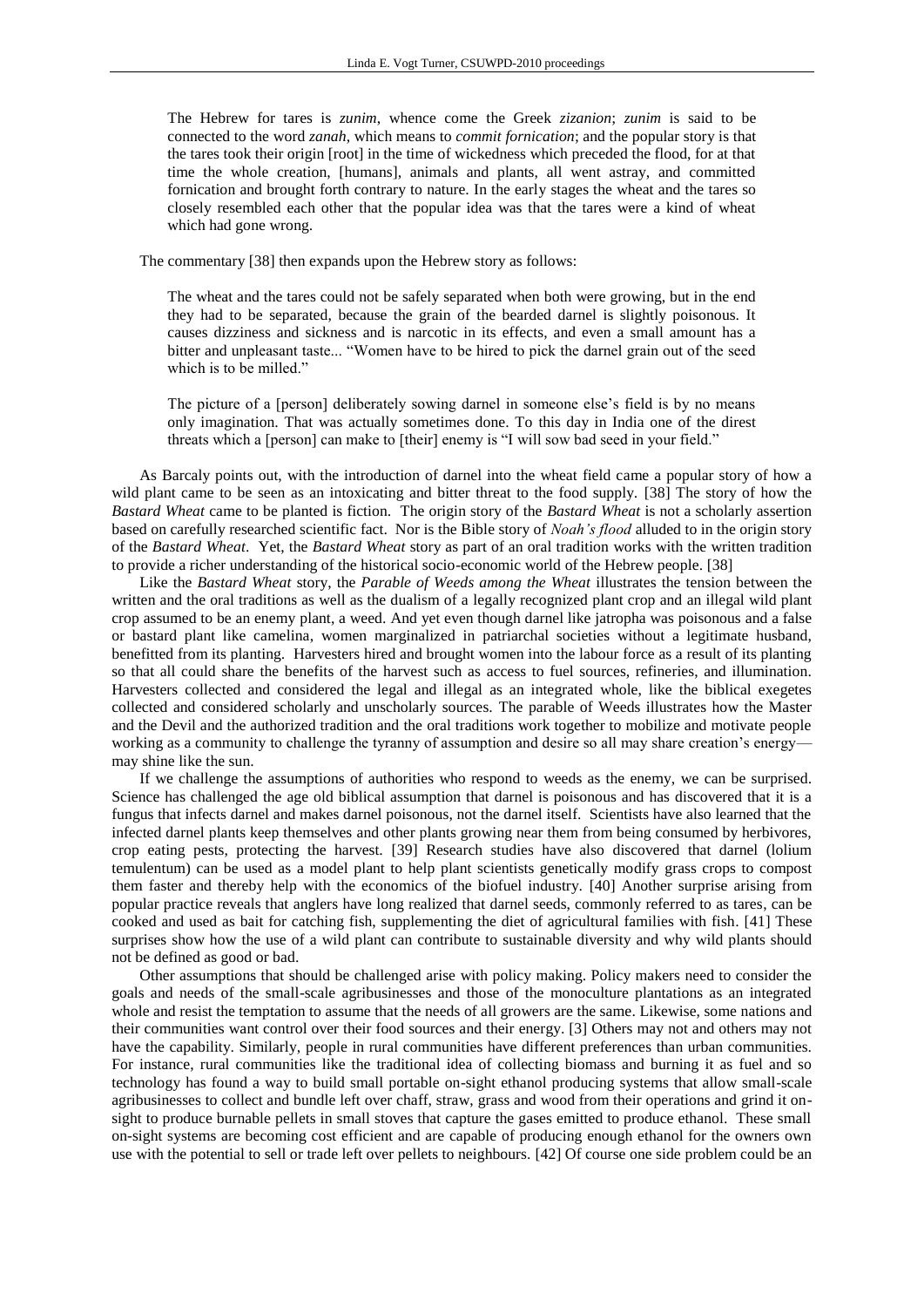increase in homemade liquor and laws governing the production of grain alcohol will need to be rethought in order to facilitate and promote these small-scale agribusinesses. [42]

The need to rethink and challenge outdated energy policies is imperative especially in view of differing and changing energy needs globally and the emerging global biorefinery industry. [5] The United States hopes to produce 1.3 billion tons of biofuels, bioenergy and biomaterials annually by 2030 and replace over 30% of their transportation fuels with domestic biofuels produced through an integrated, nationwide industry without cutting back on its present export obligations. [5, 43] As other nations adopt similar hopeful goals, societal policies and sustainable land use practices will need to change and old assumptions about wild plants and their management will need to be rethought, globally and locally.

While rethinking and considering humanity's energy needs, policy makers must not ignore human economy. Humans want comfort. They want comfortable living and recreational spaces and comfortable temperatures inside and outside. They want round the clock electric lights, stoves, refrigerators, fireplaces, television sets, swimming pools, Jacuzzis and patio heaters. People need access to fast convenient transportation to take care of their economic and domestic needs and have a strong desire to acquire and trade useful tools, resources and luxury items to keep or give away as gifts. The acquisition and disposal of these items gives them economic security and pleasure. It also requires energy. Finally, we need to understand what motivates people if we hope to mobilize them and get them working and re-thinking old assumptions and ways to produce and maintain a sustainable energy system [1] that will empower humanity to shine like the sun. [9]

An important assumption to consider as developed nations wean themselves off fossil fuel and support community projects working to achieve a sustainable energy system. Not all countries or regions will be economically capable of weaning themselves off fossil fuel or accepting new innovative ideas. [10] Nor do developed nations need to think of first generation biofuels or fossil fuels and our dependency on them as the enemy. [1] Some first generation biofuels can help sustain rural economies and the technology exists to help them. The technology also exists to separate carbon from fossil fuels. [44] Carbon storage and sequestering have also drawn heavy criticism and researchers are thinking of ways to address this. [44] However, in the future our cars, our homes, and places of work will be much more energy efficient and depend upon electricity more so than petroleum based products. [18] Other alternatives such as wind, solar energy and hydrogen fuels will also be included in the global sustainable energy system. [18] Every day, human innovation challenging old assumptions, thinks of new ways to do things.

#### 9 **CONCLUSION**

Working together and challenging the tyranny and divisiveness of foolish assumptions and immature desires, Science and Christianity can mobilize and motivate the whole diverse human population into a global community for the purpose of creating and maintaining an integrated sustainable energy system—that includes biofuels among an array of diverse energy options, including fossil fuels. The biofuel industry is making research advances within the bioenergy and biorefinery industries to provide secure locally attainable fuel alternatives, while striving to overcome the land use and food price criticism and to minimize environmental risks associated with the growing of biocrops.

Christianity's *Parable of the Weeds among the Wheat,* understood in the context of the good and evil dichotomy that has re-emerged with advances in the biorefinery industry, is ethically instructive and morally compelling. In this context, the *Parable of Weeds among the Wheat* reveals and resolves the tension between science and faith, between the scholarly and the unscholarly. Moreover, this parable enriches our understanding of cultural preferences and demonstrates how every person, every plant, and every cause and effect are interconnected and need to be considered in relation to realizing the goal, the everlasting hope for energy and the joy of clean air, fresh water and sustainable soils refreshing one and all daily.

To mobilize and motivate humanity with the vision and goal to shine like the sun, leaders in the Science and Christian communities need to communicate this vision to members. They must also push their members into a refining fire of discovery beyond a good bad analysis of nature and human economy, to help them realize the integrity and worth of an integrated system, and hone their members' discernment skills to better equip them to listen and challenge cultural assumptions, laws, policies, and practices of governments, and ethical institutions.

#### 10 **REFERENCES**

- [1] M.K. Jaccard, Sustainable Fossil Fuels, the Unusual Suspect in the Quest for Clean and Enduring Energy, New York, N.Y.: Cambridge University Press, 2005, pp. 1-28.
- [2] "The Gospel According to Matthew," The Holy Bible containing the Old and New Testaments, Revised Standard Version ed., Nashville, Tenn.: Thomas Nelson Publishers, 1990, 13: 24-30, 13: 36-43.
- [3] S. Hunt, "Biofuels, neither saviour, nor scam," World Policy Journal, vol. 25, no. 1, pp. 9-17, 2008.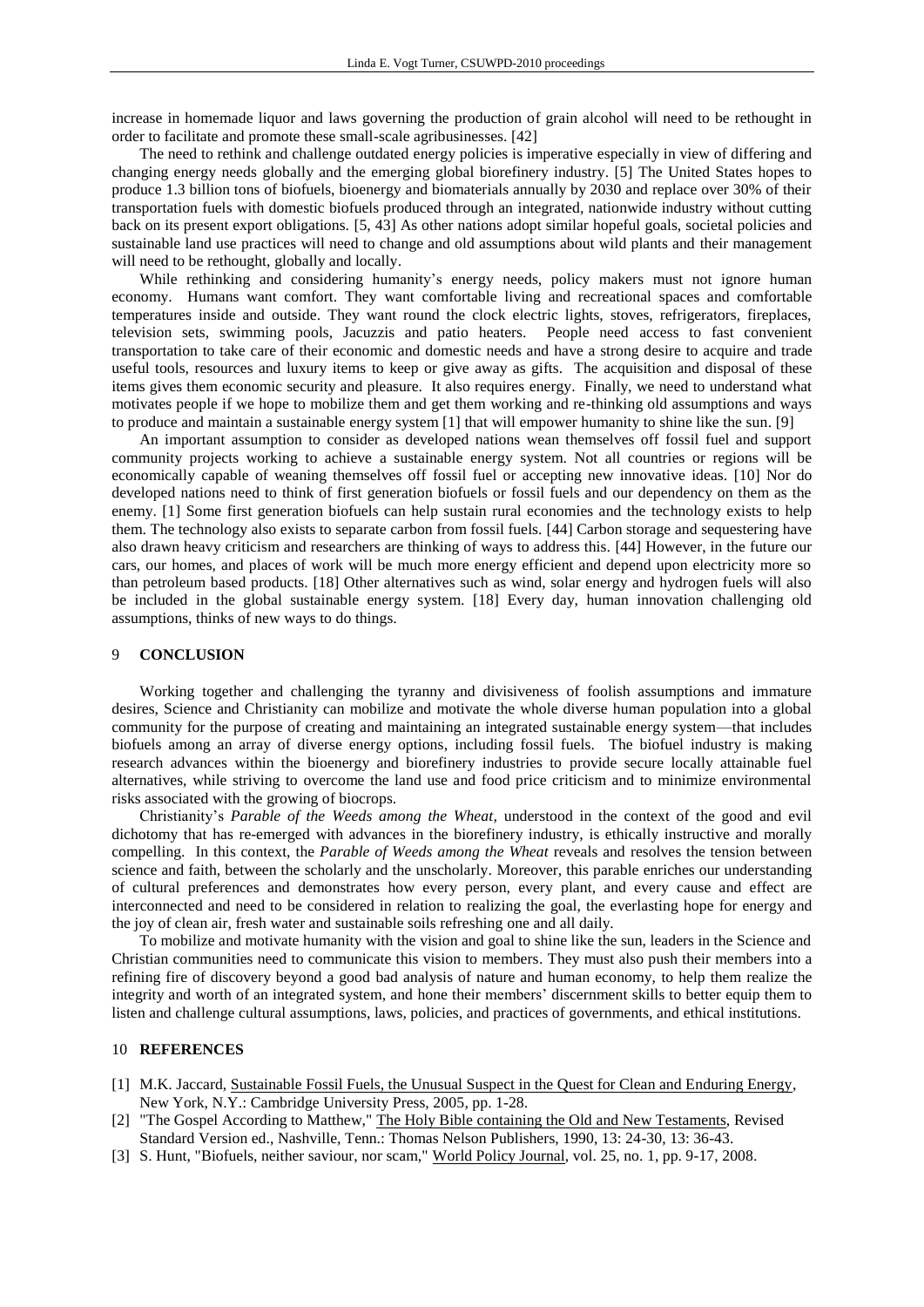- [4] A. Demirbas, "Biofuels sources, biofuel policy, biofuel economy and global biofuel projections," Energy Conversion and Management, vol. 49, no. 8, pp. 2106-16, 2008.
- [5] A. J. Ragauskas, C. K. Williams, B.H. Davison, et al., "The path forward for biofuels and biomaterials," Science, vol. 311, no. 5760, pp. 484, 2006.
- [6] M. Grunwald, "The clean energy scam, (Cover story)," Time Magazine, vol. 171, no. 14, pp. 40-5, 2008.
- [7] R. Harris, "Kendall attacks biofuel critics," Farmers Weekly, vol. 146, no. 24, pp. 7-7, 15 Jun., 2007.
- [8] "The Gospel According to Matthew," The Holy Bible containing the Old and New Testaments, Revised Standard Version ed., Nashville, Tenn.: Thomas Nelson Publishers, 1990, 13: 24-30.
- [9] "The Gospel According to Matthew," The Holy Bible containing the Old and New Testaments, Revised Standard Version ed., Nashville, Tenn.: Thomas Nelson Publishers, 1990, 13: 36-43.
- [10]B. Lomborg, "Time for a rethink on global warming," The Wall Street Journal, (Eastern Edition), [Online serial], New York, N. Y.: pp. A.13, (Jan 2010), [2010, Mar 8], Available at [http://proquest.umi.com.proxy.lib.sfu.ca/pqdweb?did=1949994981&Fmt=7&clientId=3667&RQT=309&V](http://proquest.umi.com.proxy.lib.sfu.ca/pqdweb?did=1949994981&Fmt=7&clientId=3667&RQT=309&VName=PQD) [Name=PQD](http://proquest.umi.com.proxy.lib.sfu.ca/pqdweb?did=1949994981&Fmt=7&clientId=3667&RQT=309&VName=PQD)
- [11]S. Hunt, "Biofuels, neither saviour, nor scam," World Policy Journal, vol. 25, no. 1, p. 11, 2008.
- [12]S. Hunt, "Biofuels, neither saviour, nor scam," World Policy Journal, vol. 25, no. 1, pp. 16-17, 2008.
- [13]L.P. Koh and J. Ghazoul, "Biofuels, biodiversity, and people: Understanding the conflicts and finding opportunities," Biological Conservation, vol. 141, no. 10, pp. 2450-60, 2008.
- [14]M. Parfit, "Future power (cover story)," National Geographic, vol. 208, no. 2, pp. 2-31, 2005.
- [15]Canmet Energy, "Transportation," [Online document], (Feb 2009), [2010, Mar 18], Available at <http://canmetenergy-canmetenergie.nrcan-rncan.gc.ca/eng/transportation.html>
- [16]D. Biello, "Green buildings may be the cheapest way to slow global warming," [Online document], (Mar 2008), [2010 Mar 18], Available at [http://www.scientificamerican.com/article.cfm?id=green-buildings](http://www.scientificamerican.com/article.cfm?id=green-buildings-may-be-cheapest-way-to-slow-global-warming)[may-be-cheapest-way-to-slow-global-warming](http://www.scientificamerican.com/article.cfm?id=green-buildings-may-be-cheapest-way-to-slow-global-warming)
- [17]S. Hunt, "Biofuels, neither saviour, nor scam," World Policy Journal, vol. 25, no. 1, p. 9, 2008.
- [18]M.K. Jaccard, Sustainable Fossil Fuels, the Unusual Suspect in the Quest for Clean and Enduring Energy, New York, N.Y.: Cambridge University Press, 2005, p.22-25.
- [19]J. R. Regalbuto, "Cellulosic biofuels," Science [Online], vol. 325, no. 5942, pp. 822-824, (Aug 2009), [2010 Mar 8] Available at <http://www.sciencemag.org.proxy.lib.sfu.ca/cgi/content/summary/325/5942/822>
- [20] Envergent Technologies, "RTP and the future: Green technologies," [Online document], [2010 Mar 8], Available at<http://www.envergenttech.com/technology.php#green>
- [21]J.L. Gaunt and J. Lehmann, "Energy balance and emissions associated with biochar sequestration and pyrolysis bioenergy production," Environmental Science & Technology, vol. 42, no. 11, p. 4152, 2008.
- [22]S. Hunt, "Biofuels, neither saviour, nor scam," World Policy Journal, vol. 25, no. 1, pp. 10-11, 2008. [23] Science Matters, "Fill 'er up with switchgrass" [Online document], [2010 Mar 8], Available at
	- <http://beta.davidsuzuki.org/blogs/science-matters/fill-er-up-with-switchgrass/>
- [24]M. Cernetig, "Garbage + plasma = clean energy" [Online serial], (Feb 2008), [2010 Mar 8], Available at <http://www.canada.com/vancouversun/story.html?id=152b5f0d-662e-4960-90e6-a1e12cd4bfbe>
- [25]L.Jackson, "Why burning garbage is the best option," Vancouver Sun [Online serial], (Sep 2009), [2010 Mar 8], Available at<http://www.vancouversun.com/life/burning+garbage+best+option/2045694/story.html>
- [26]Associated Press, "Algae emerges as a potential fuel source," New York Times [Online], (Dec 2007), [2010 Mar 8], Available at [http://www.nytimes.com/2007/12/02/us/02algae.html?\\_r=2&scp=1&sq=algae](http://www.nytimes.com/2007/12/02/us/02algae.html?_r=2&scp=1&sq=algae)
- [27]A Hossain, A. Salleh, A.N. Boyce, and et al, "Biodiesel fuel production from algae as renewable energy," American Journal of Biochemistry and Biothechnology, vol. 4, no.3, pp. 250-254, 2008.
- [28]W. Wolfson, "Synthetic biology transforms green goo to black gold," Chemistry & biology, vol. 16, no.3, pp. 237-238, 2009.
- [29]A. Herro, "Better than corn: algae set to beat out other biofuel feedstocks," World Watch, [Online serial] vol. 21, no. 1, p. 4-4, (2008), [2010 Mar 8], Available at [http://search.ebscohost.com.proxy.lib.sfu.ca/login.aspx?direct=true&db=aph&AN=27966124&site=ehost](http://search.ebscohost.com.proxy.lib.sfu.ca/login.aspx?direct=true&db=aph&AN=27966124&site=ehost-live)[live](http://search.ebscohost.com.proxy.lib.sfu.ca/login.aspx?direct=true&db=aph&AN=27966124&site=ehost-live)
- [30]D. Geer, "Cultivating algae in wastewater for biofuel," Biocycle, vol. 50, no. 2, pp. 36-39, 2009.
- [31] M. Torrey, "In the tank: although not yet available on a commercial basis, fuels made from algae are attracting research and investment dollars," [Online document], [2010 Mar 8], Available at <http://blog.valcent.net/i/pdf/LubricationEngineering.pdf>
- [32] K. A. McVay, "Camelina production in Montana," [Online document], (Mar 2008), [2010 Mar 8], Available at<http://msuextension.org/publications/AgandNaturalResources/MT200701Ag.pdf>
- [33]D. Biello, "Green fuels for jets," Scientific American Earth 3.0, vol. 19, no. 1, pp.68-68, 2009.
- [34]T. Low, C. Booth, "The weedy truth about biofuels," [Online document, (2008), [2010 Mar 8], Available at [http://www.lifeofthelandhawaii.org/Bio\\_Documents/2007.0346/LOL\\_EXH\\_7\\_Weedy\\_Truth.pdf](http://www.lifeofthelandhawaii.org/Bio_Documents/2007.0346/LOL_EXH_7_Weedy_Truth.pdf)